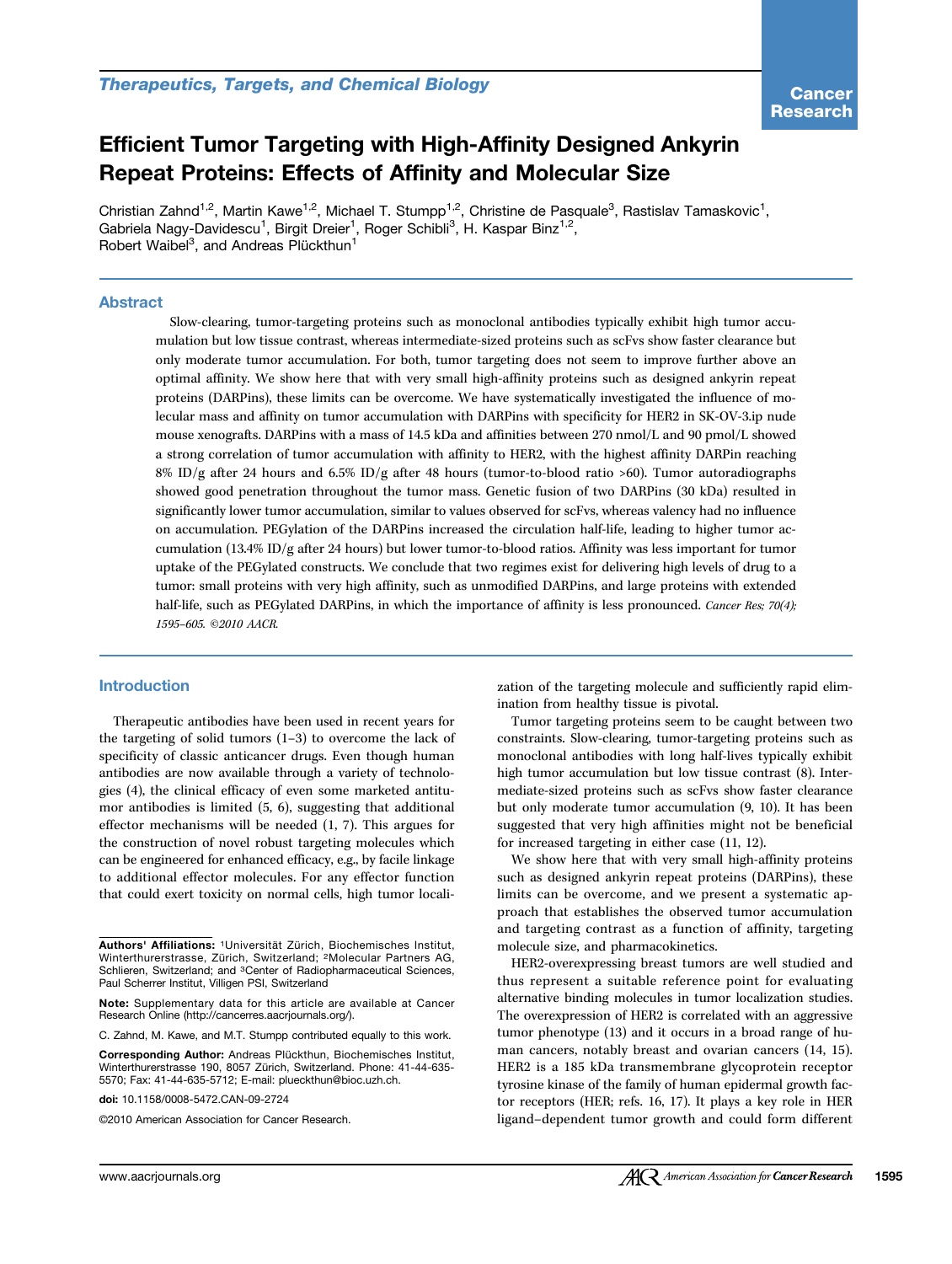types of heterodimers with other family members, notably HER3 (16, 18).

Recently, we have developed combinatorial libraries of a new class of small proteins, termed "designed ankyrin repeat proteins" (19, 20) that can act as an alternative to antibodies, as they are particularly robust to engineering. They are based on a very different structure (Supplementary Fig. S1) and are built from consecutive 33-amino acid repeats, each forming a β-turn followed by two antiparallel α-helices. In each repeat, seven residues were randomized, and these internal repeats are flanked by constant capping repeats, to give one contiguous polypeptide chain with a randomized binding surface. The proteins contain no cysteine, can be expressed in soluble form in the cytoplasm of Escherichia coli at very high levels, and are very stable and resistant to aggregation (ref. 21 and references therein). By attaching a polyethylene glycol (PEG) molecule (22), the hydrodynamic radius of DARPins can be optionally increased dramatically, thus altering the pharmacokinetic profile of the DARPin to a longer half-life. DARPins can also easily be engineered in the form of homodimers and heterodimers, trimers, or even higher multimers (Supplementary Fig. S1), as well as in the form of other fusion proteins, all in soluble form and with the same high yield from E. coli. 4

High-affinity binders against a wide variety of targets and in particular HER2-specific DARPins have previously been selected from our DARPin libraries both by ribosome and phage display (23–25). From this latter work, we have isolated point mutants of a specific anti-HER2 DARPin (molecular weight, 14.5 kDa) showing affinities between 90 pmol/L and 270 nmol/L. Here, we use these DARPins in tumor-targeting experiments, showing that unmodified high-affinity DARPins, having a very fast clearance, reach high values of tumor accumulation for an extended time with high tumor-to-blood ratios, paralleled by high tumor-to-tissue ratios (except in the liver and kidney, which are involved in excretion). Tumor accumulation correlates with the affinity of these DARPins, without reaching a plateau. With PEG-ylation of the DARPins, even higher tumor accumulation could be achieved, but the slower clearance reduces the tumor-toblood ratio, and the importance of affinity is significantly less pronounced.

We discuss these results in view of previous studies with antibody fragments of different formats, and also compare them with DARPin constructs engineered to a similar size as scFv fragments.

## Materials and Methods

Protein expression and purification. All details are described in the Supplementary Methods and Figs. S2 to S4. Briefly, all DARPin constructs were expressed in E. coli XL1-Blue and purified essentially as previously described (24). For PEGylation of the DARPins, a cysteine was intro-

duced at the penultimate position and the protein was allowed to react with maleimide-PEG of 20, 40, or 60 kDa. The scFv fragment 4D5 was expressed and purified in E. coli SB536 as previously described (26). HER2 (first 631 amino acids of the mature protein) was kindly provided by Dr. Tim Adams and coworkers (CSIRO, Melbourne, Australia).

His-tag-specific <sup>99m</sup>Tc-labeling of the DARPins. The radioactive labeling of the DARPins with  $\rm{^{99m}Tc(CO)_3}$  at the His-tag was performed essentially as previously described (ref. 27; Supplementary Methods).

Tumor cell lines. For all biodistribution studies, the human ovarian carcinoma cell line SK-OV-3.ip was used (kindly provided by Ellen Vitetta, University of Texas, Dallas, TX). For some cell binding experiments and control biodistribution studies, SK-OV-3 (HTB-77; European Collection of Animal Cell Cultures, Salisbury, United Kingdom) and BT474-cells (HTB-20) were also used where indicated.

Affinity-determination of DARPins on human BT474 tumor cells. DARPin-superfolder-GFP fusions were constructed and binding to cells was measured by fluorescenceactivated cell sorting by following the on-rate and the off-rate and calculating  $K_D$  as their ratio (Supplementary Figs. S5-S6). To minimize internalization, cells were preincubated with  $0.2\%$  NaN<sub>3</sub> for 30 min at 37°C. To minimize rebinding during the dissociation phase, a large excess (50 nmol/L) of unlabeled DARPin G3 was added as competitor.

Biodistribution studies of DARPins. Female CD1-FOXn1/ nu mice (Charles River), 6 to 8 wk old, were engrafted with human SK-OV-3.ip tumor cells subcutaneously injected at the lateral flanks  $(10^6 \text{ cells}, \text{mixed with BD Matrigel Matrix})$ HC; BD Biosciences). The studies were started 2 to 3 wk after tumor inoculation, when the tumors had reached a size of 50 to 300 mg. Each mouse received a single dose of 8 to 10 µg of  $99mTc(CO)$ <sub>3</sub>-labeled DARPin variant (37 MBq/mouse) intravenously, administered in 100 μL. Mice  $(n = 3$  per time point and construct) were sacrificed after 1, 4, 24, 48, and 72 h after injection, organs were removed and the accumulated radioactivity was measured in a gammascintillation counter (Supplementary Methods).

Tumor autoradiography. Twenty-four hours after 10 μg (37 MBq) of the  $^{99m}Tc(CO)_{3}$ -labeled DARPin variant injection, the SK-OV-3.ip tumors (0.5 cm diameter) were cut into three layers (rim, middle section, rim). The slices were put on a Kodak X-Omat Blue film for 4 h and also analyzed with a Packard InstantImager.

Single photon emission computed tomography imaging studies. Single photon emission computed tomography (SPECT) imaging experiments were performed with an X-SPECT system (Gamma Medica, Inc.) with a single head SPECT device and a computed tomography (CT) device, 24 h after injection of the  $99mTc(CO)<sub>3</sub>$ -labeled DARPin. The DARPin (370–555 MBq/200 μL = 10–15 mCi/200 μL) was administered via a lateral tail vein (further details in the Supplementary Methods).

For high-resolution images, tumors were scanned with a pinhole collimator (tungsten-based collimator, 1 mm diameter). The SPECT field of view was reduced to  $30 \times 30$  mm and <sup>4</sup> Kawe et al., unpublished experiments. The acquisition time was increased to 4 h.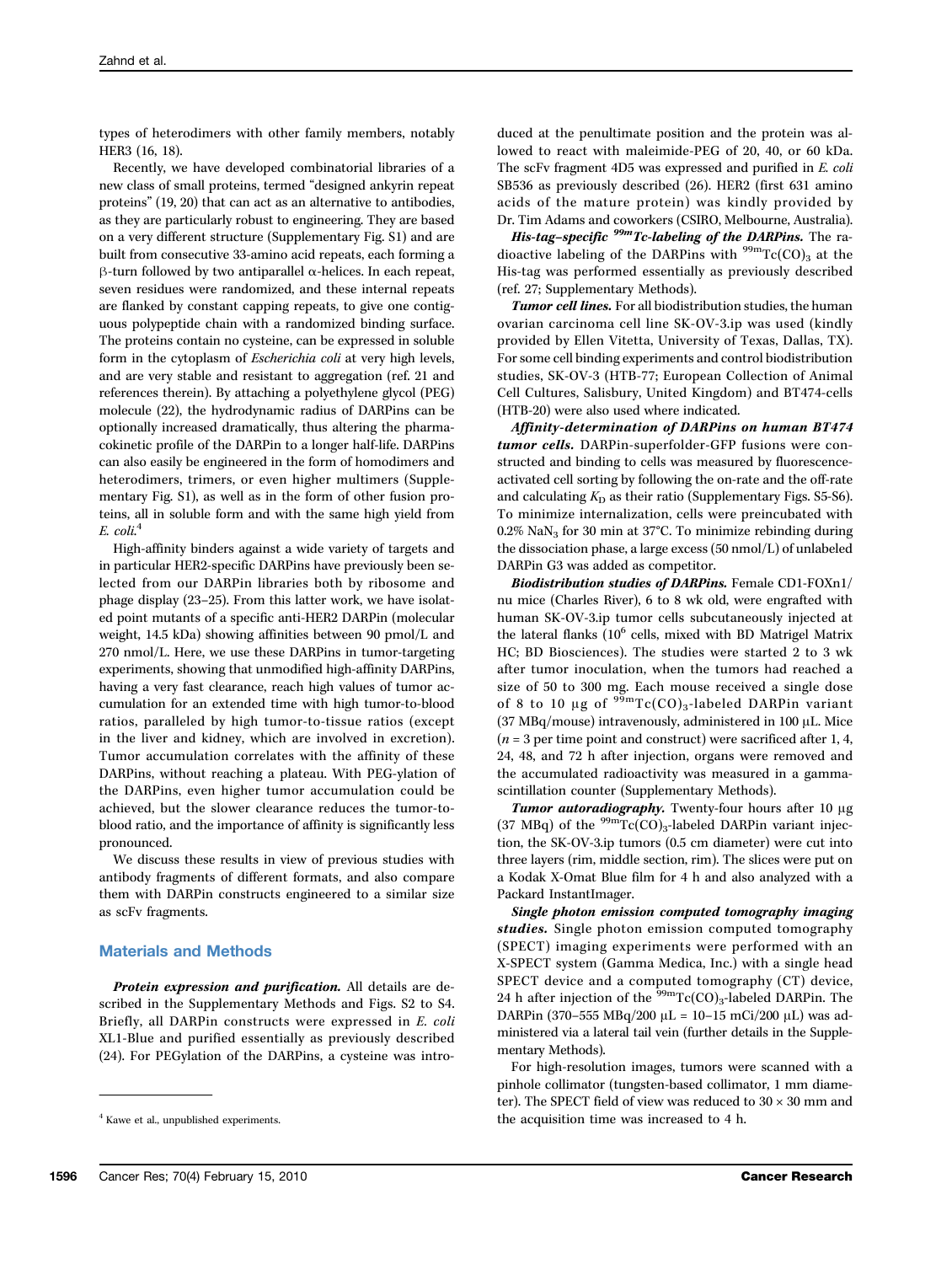## **Results**

Constructs and labeling. In this study, we investigated how efficiently DARPins could be enriched at a tumor site, and determined their biodistribution as a function of affinity and hydrodynamic size. We used a previously described DARPin specific for HER2, i.e., H10-2-G3 (24), or G3 in short. It has a molecular weight of 14.5 kDa and consists of an NH2-terminal capping repeat, two internal repeats carrying the binding residues, and a COOH-terminal capping repeat (Supplementary Fig. S1). Being derived from an affinity maturation experiment, we could construct the presumed progenitor and its evolutionary intermediates. We therefore had at our disposal DARPins binding to the same epitope on HER2, with affinities ranging from 90 pmol/L to 270 nmol/L. They are named by indicating the amino acid(s) exchanged in G3 (ref. 24; Supplementary Fig. S1).

We expressed these DARPins in E. coli and purified them as described (19, 20). They were monomeric on gel filtration (Supplementary Fig. S2) and were labeled with  $\rm{^{99m}Tc(CO)_3}$  on the  $NH_2$ -terminal His-tag (27).

The proteins were also derivatized with PEG of different sizes (20–60 kDa) at a unique engineered COOH-terminal cysteine (Supplementary Figs. S3-S4). The PEG20-containing proteins eluted at an apparent molecular weight of >300 kDa, consistent with the well-known effect of PEG20 of greatly increasing the hydrodynamic radius (26, 28). PEGylation had previously been shown to have no effect on the off-rate and only a small effect on the on-rate (28). These PEGylated proteins were  $\frac{99m}{\text{Tc-labeled}}$  in the same way (27).

For a direct comparison to single-chain Fv fragments, we created DARPins with similar molecular weight as scFvs (∼25 kDa): the DARPin G3 was linked via a flexible linker to a nonbinding DARPin, E2\_5 (20), or alternatively, to anoth-

er DARPin G3 to create a bivalent DARPin (Supplementary Fig. S1). These constructs, denoted G3-E2\_5 and G3-G3, were expressed, purified, and <sup>99m</sup>Tc-labeled as described above.

The stability of the DARPins was tested in PBS and serum. Even after 4 weeks at 37°C, no aggregation, degradation or loss of binding was detected (Supplementary Figs. S7-S10).

Affinities on cells. Previously reported affinities had been measured on purified HER2 by surface plasmon resonance (24). Because the epitope recognized by G3 is on domain-4, proximal to the membrane (17), and because the measured affinity of the monovalent trastuzumab scFv or Fab fragment (also binding to domain-4) is significantly different between purified HER2 and whole cells (28–30), we measured the affinity of the DARPins to whole cells (Supplementary Figs. S5-S6).

We used the mean fluorescence intensity of DARPin-GFP fusions measured by fluorescence-activated cell sorting to determine both on- and off-rates on BT474-cells (Supplementary Figs. S5-S6) under conditions in which receptor internalization is minimized, and from this, we calculated the functional affinity. This approach can be used over a wide range of affinities and allows accurate comparisons even though an effect of GFP cannot strictly be excluded.

The values obtained very closely match those determined with the pure HER2 by surface plasmon resonance (Table 1), with only G3-D showing an ∼3-fold slower off-rate on cells. Because the on-rates of the G3 mutants on cells are very similar to each other, affinities on cells are directly determined by off-rates on cells.

The best binder, G3, has an affinity of ∼60 to 100 pmol/L also on cells. The epitope on domain-4 of HER2, recognized by the G3-derived DARPins, may thus be better accessible than the one recognized by trastuzumab.

The bivalent DARPin G3-G3 shows a similar on-rate as the monovalent DARPins, but its off-rate is too small to be

| DARPin*        |                                                     | $BT474$ cells <sup>t</sup> |                   | <b>BIACORE<sup>#</sup></b>                          |                                   |                       |  |  |
|----------------|-----------------------------------------------------|----------------------------|-------------------|-----------------------------------------------------|-----------------------------------|-----------------------|--|--|
|                | $k_{on}/10^5$ (mol/L) <sup>-1</sup> s <sup>-1</sup> | $k_{off}/10^{-3} s^{-1}$   | $K_{D}/$ (nmol/L) | $k_{on}/10^5$ (mol/L) <sup>-1</sup> s <sup>-1</sup> | $k_{off}/10^{-3}$ s <sup>-1</sup> | $K_{D}/(nmol/L)$      |  |  |
| G <sub>3</sub> | $10.3 \pm 2.76$                                     | $0.069 \pm 0.02$           | $0.070 \pm 0.018$ | $11.2 \pm 0.02$                                     | $0.102 \pm 0.001$                 | $0.091 \pm 0.001$     |  |  |
| $G3-D$         | $7.51 \pm 0.57$                                     | $0.22 \pm 0.02$            | $0.29 \pm 0.3$    | $7.68 \pm 0.04$                                     | $1.14 \pm 0.002$                  | $1.48 \pm 0.008$      |  |  |
| G3-AVD         | $3.96 \pm 2.1$                                      | $3.3 \pm 1.5$              | $10.2 \pm 5.9$    | $4.35 \pm 0.02$                                     | $4.42 \pm 0.008$                  | $10.2 \pm 0.055$      |  |  |
| G3-HAVD        | nd                                                  | nd                         | nd                | $0.028 \pm 0.01$                                    | $0.739 \pm 0.003$                 | $269 \pm 1.19$        |  |  |
| $G3-G3$        | $10.0 \pm 3.55$                                     | 0.01                       | $0.011 \pm 0.004$ | $2.8 \pm 0.2$                                       | ${<}0.001$ <sup>§</sup>           | $< 0.01$ <sup>§</sup> |  |  |

## Table 1. Affinities and kinetic parameters of anti-HER2 DARPins investigated

Abbreviation: nd, not determined.

\*DARPins with mutations affecting the affinity and bivalent DARPin (see text).

† Association and dissociation kinetics were determined on BT474 cells by following the mean fluorescence intensity with fluorescence-activated cell sorting as a function of time, as shown in Supplementary Fig. S5. This table summarizes the data extracted from Supplementary Fig. S5. The error on cell binding rates reflects the differences between independent experiments, whereas the error on off-rates is the statistical error on fitting.

‡ For comparison, the data previously obtained by surface plasmon resonance are shown as well (17). The error shown for the surface plasmon resonance measurements only reflects the statistical error upon data fitting.

§For bivalent binding, avidities are not constants but depend on coating density. Measurements by C. Gehringer and H.K. Binz (unpublished data).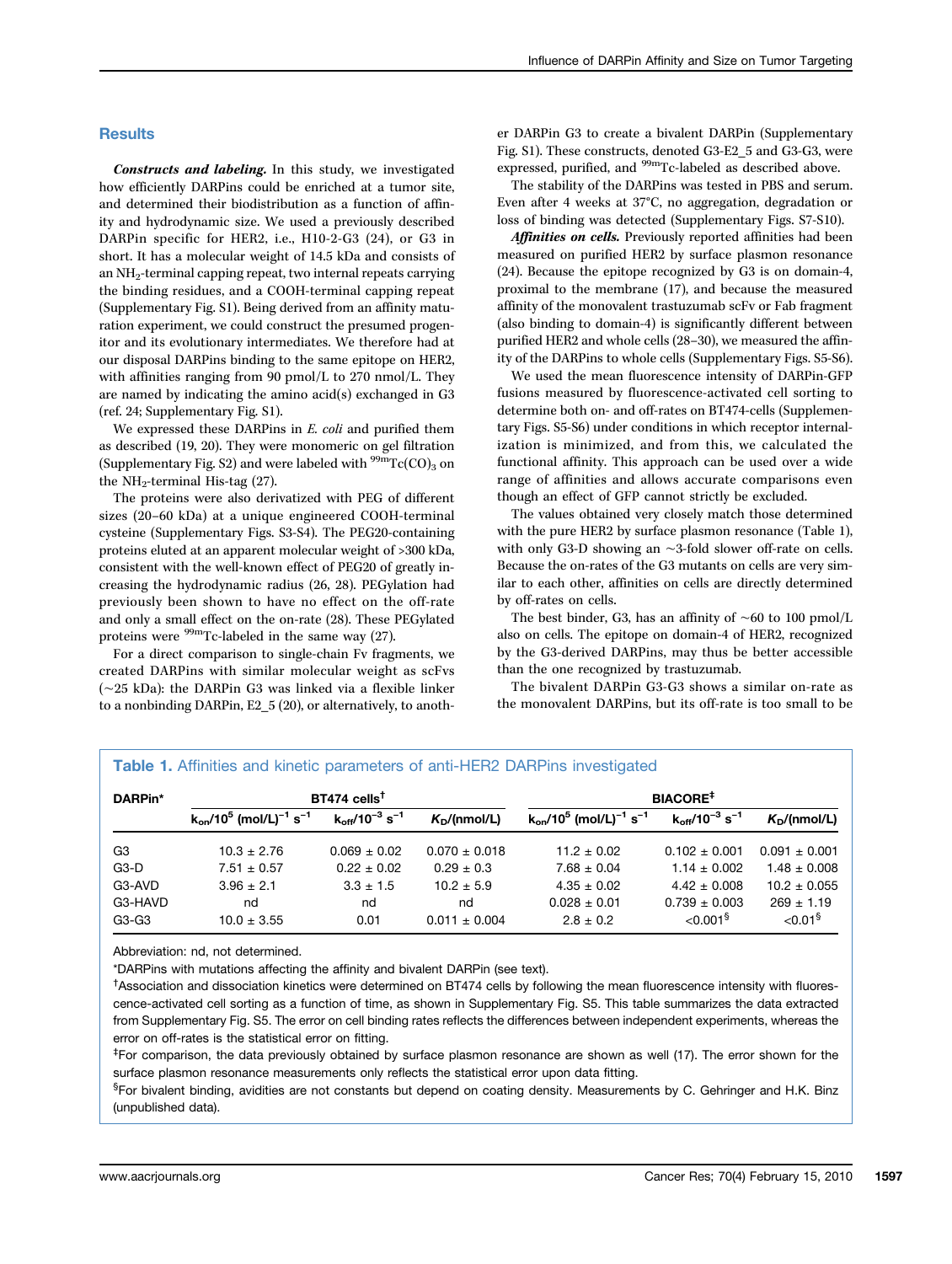

Figure 1. Clearance of different DARPin formats from serum in BALB/c mice not bearing a tumor. Samples of  $99mTc(CO)<sub>3</sub>$ -labeled proteins were injected i.v. A, monovalent DARPin G3 and bivalent DARPin G3-G3; B, G3 DARPin derivatized with different PEG molecules.

measured (< $1 \times 10^{-6} \text{ s}^{-1}$ ; Supplementary Fig. S5), which directly shows bivalent binding on cells. As a control, we also measured G3-E2\_5 (data not shown), and its dissociation rate matches that of G3, as expected from its single HER2 binding site.

Blood clearance in healthy BALB/c mice. For the unmodified DARPin G3, at 7.5 minutes, 90% of the radioactivity had already disappeared from the blood (Fig. 1A), suggesting a half-life of <3 minutes in which both tissue distribution and clearance through the kidney occurs. There may be an additional slow phase with only 5% amplitude and a half-life of 80 to 90 minutes (Fig. 1A). The bivalent DARPins are cleared almost as rapidly as well (Fig. 1A), suggesting, to a large extent, first-pass clearance for these small DARPins.

The serum clearance of PEGylated DARPins shows two slow phases. The initial phase (∼1 day) might suggest a tissue distribution phase, before the even slower terminal plasma elimination (Fig. 1B; Supplementary Tables ST4 and ST5). The slowest phase correlates with the size of the PEG molecule (PEG20, ∼19 hours; PEG40 and PEG60, ∼50 hours). Therefore, as with many other PEGylated proteins, the terminal half-life is mostly determined by the hydrodynamics of the PEG molecule, preventing glomerular filtration and reducing the apparent volume of distribution at early times (see Discussion).

Tumor localization of unmodified DARPins. The targeting properties of the various constructs were examined in nude mice xenografted with human ovarian carcinoma SK-OV-3.ip cells, subcutaneously injected at the lateral flanks. Control experiments showed no significant differences with SK-OV-3 tumors (Supplementary Table ST1).

We first compared the biodistribution of 14.5 kDa DAR-Pins after 1, 4, 24, and 48 hours (Fig. 2A, Table 2). Their half-life was very short, consistent with the measurements in BALB/c mice with shorter time points (Fig. 1A). Nonetheless, high tumor localization values were observed, ∼8% ID/g for the construct with the highest affinity after 4 hours. Even after 48 hours, this value was still ∼6.5% ID/g.

Because of the very low blood levels even after only 4 hours, very high tumor-to-blood values were reached (30 after 4 hours, >60 at 24 hours and beyond). The tissue distribution of the unmodified DARPin G3 was measured in eight different experimental series, all falling within 1 SD from the mean (Fig. 2A).

For the other unmodified DARPins with lower affinity (Table 1), tumor accumulation was lower, and proportional to affinity (Fig. 2A; Table 2). There was no indication of a leveling-off at high affinity, an effect which has been observed with bigger targeting reagents (refs. 11, 12; see Discussion).

The control DARPin E3\_5 (20) with no affinity to HER2 was also tested (Fig. 2C; Supplementary Table ST1), and after 24 hours, only 0.46% ID/g was located at the tumor, showing that localization depends on specific binding to HER2.

Tumor localization of DARPin-linker-DARPin constructs. Both the bivalent G3-G3 construct, and a monovalent G3- E2\_5 construct, in which the second DARPin had no affinity with HER2, were investigated. In both cases, the amount observed at the tumor was lower than for the monovalent G3 (Fig. 2C; time course in Supplementary Table ST2). Because G3-G3 and G3-E2\_5 show essentially the same tumor uptake (Supplementary Table ST2), the higher avidity of G3-G3 seems to neither contribute to additional tumor retention nor could an additional barrier effect explain the lower tumor accumulation. Instead, we propose this lower accumulation to be an effect of the higher molecular weight (see Discussion).

Tumor localization of PEGylated DARPins. Cys-containing derivatives were made, giving equally high yields in production as their parent molecules, and coupling of PEG20 was almost quantitative. Tumor accumulation for G3-PEG20 after 24 hours reaches 13.4% ID/g (Fig. 2B; Table 2; Supplementary Table ST3) and shows much slower tumor accumulation.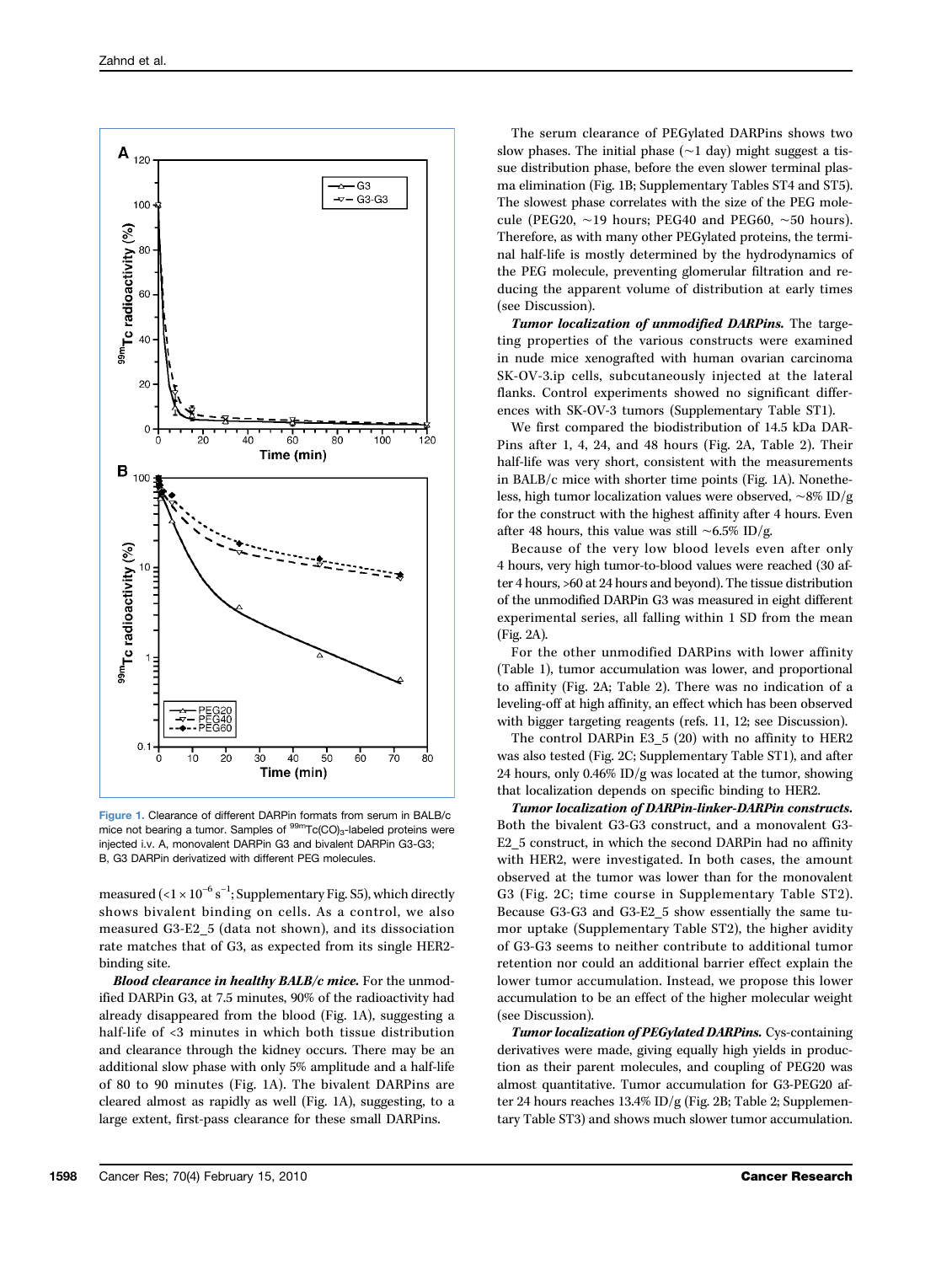Tumor values stay very high throughout the experiment (Supplementary Tables ST3 and ST6). This slow accumulation suggests that the protein in the blood acts as a reservoir from which slow extravasation to the tumor occurs over a long duration. The slow off-rates from HER2 allow a slow but steady build-up.

The second difference to the non-PEGylated proteins is that tumor accumulation seems to depend less on affinity than for the non-PEGylated DARPins (Fig. 2B). Only the lowest-affinity binder ( $K<sub>D</sub> = 270$  nmol/L) is just slightly above the background of a nonbinding control (see above), illustrating that tumor enrichment is dependent on specific binding to HER2. Due to the slower blood clearance, the tumor-to-blood ratios at early times are much smaller, and the highest values (∼20) are only reached after 72 hours (Supplementary Table ST6).

We also compared the tumor accumulation of DARPin G3, coupled to PEG20 and PEG60 (Supplementary Table ST3). The PEG60 construct seemed to be retained slightly more at the tumor site after 48 hours, suggesting a role of the serum reservoir in an extended tumor loading phase.

Organ distribution. The distribution to liver and kidney gives information about the preferred elimination pathway of the DARPins. As expected, the small DARPins are eliminated predominantly via the kidney.  $\frac{99m}{\text{TC(CO)}_3}$  is a residualizing labeling reagent which remains in the kidney cells following endocytosis (31, 32) due to the high stability of the 99mTc label at the His-tag of the proteins (27) and the inability of the cell to excrete this label. High kidney values are observed for all monovalent DARPins (Table 2), as for scFv fragments (27, 31, 32) and camel VHH domains (33). For the constructs with two linked DARPins, predominant elimination via the kidney is seen as well, but the values are somewhat lower and the liver values correspondingly slightly higher (Supplementary Table ST2), even though this is not reflected in a significantly longer serum half-life.

The PEGylated proteins gave rise to a much lower percentage of label found in the kidney (Table 2). As expected from similar studies with PEGylated antibody fragments (10, 26), PEGylated DARPins are thus eliminated to a greater extent via the liver.

Organ distribution in healthy BALB/c mice. After 24 hours, similar values for kidney accumulation and only low liver accumulation were found as in tumor-bearing nude

Figure 2. Time-dependent changes in organ distribution of DARPins of different affinity (see Table 1) without (A) and with (B) derivatization with PEG20. The mean % ID/g tissue (±SD) at each time point are given for tumor and blood (for detailed data, see Table 2). Samples of<br><sup>99m</sup>Tc(CO)<sub>3</sub>-labeled proteins were injected i.v. into nude mice bearing SK-OV-3.ip carcinoma xenografts. Mice  $(n = 3$  per time point) were sacrificed at the times indicated after injection, organs were excised, and the incorporated radioactivity was determined. C, different DARPin formats and controls after 24 h (additional time course and organ distribution data in Supplementary Tables ST1 and ST2). G3-G3, bivalent HER2-binding DARPin; G3-E2\_5, HER2-binding DARPin fused to a nonselected DARPin without affinity for HER2; E3\_5, nonselected DARPin without affinity for HER2; 4D5 scFv, anti-HER2 single-chain Fv fragment; G3, monovalent HER2-binding DARPin (Table 1).

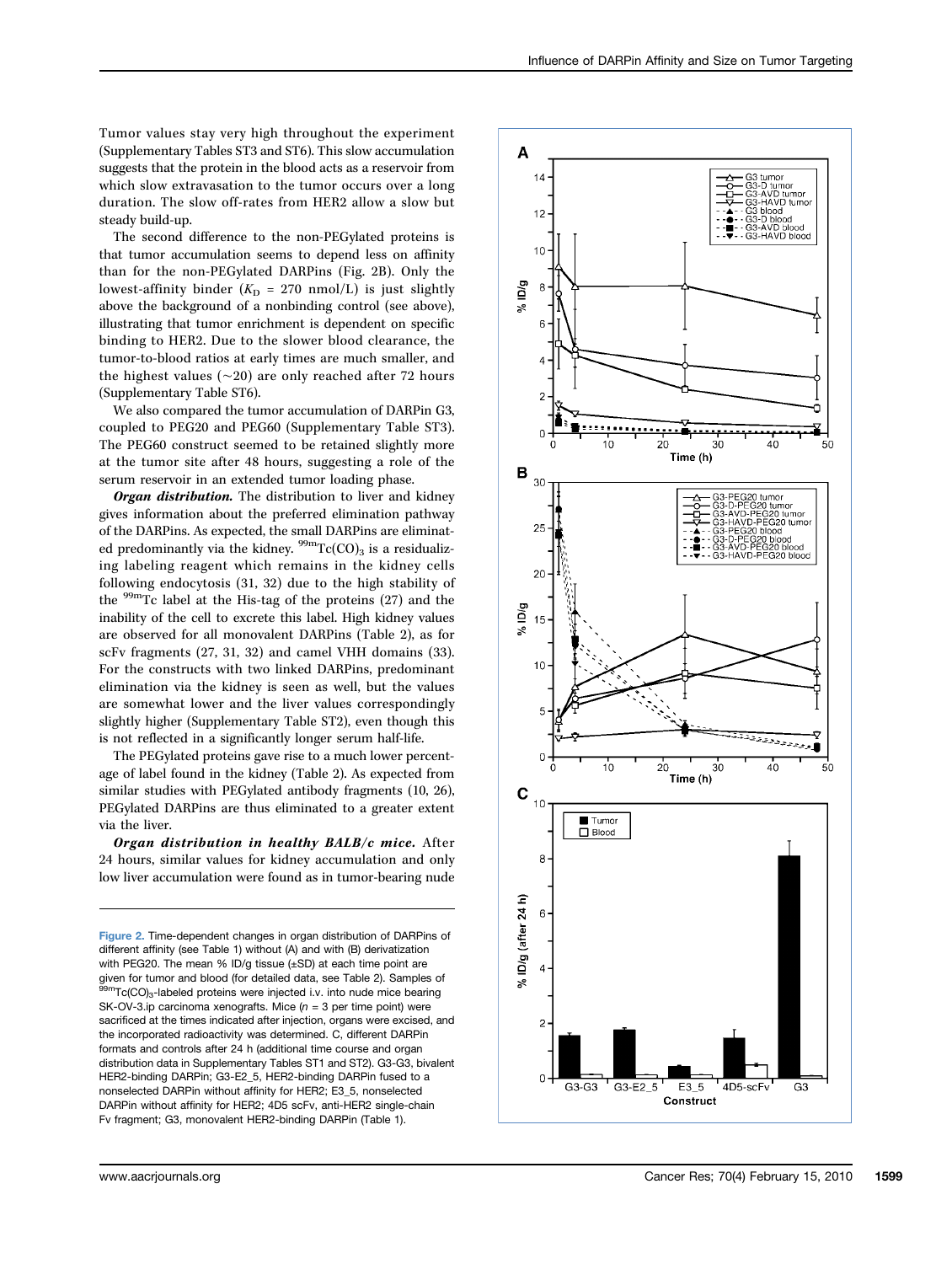|                | <b>Unmodified</b><br><b>DARPins</b>             |                                 |                                                                    | PEG20 modified<br><b>DARPins</b> |               |                                                                         |                                                 |                                                                  |             |
|----------------|-------------------------------------------------|---------------------------------|--------------------------------------------------------------------|----------------------------------|---------------|-------------------------------------------------------------------------|-------------------------------------------------|------------------------------------------------------------------|-------------|
| Organ          | 1 h                                             | 4 h                             | 24 h                                                               | 48 h                             | Organ         | 1 h                                                                     | 4 h                                             | 24 h                                                             | 48 h        |
| G <sub>3</sub> |                                                 |                                 |                                                                    |                                  | G3-PEG20      |                                                                         |                                                 |                                                                  |             |
| <b>Blood</b>   | $0.72 \pm 0.05$                                 | $0.30 \pm 0.06$                 | $0.13 \pm 0.02$                                                    | $0.09 \pm 0.02$                  | Blood         | $25.41 \pm 3.9413.45 \pm 2.832.83 \pm 0.960.87 \pm 0.13$                |                                                 |                                                                  |             |
| Heart          | $0.90 \pm 0.03$                                 | $0.51 \pm 0.10$                 | $0.32 \pm 0.04$                                                    | $0.27 \pm 0.05$                  | Heart         |                                                                         |                                                 | $8.70 \pm 2.22$ $4.93 \pm 1.32$ $1.43 \pm 0.50$ $0.88 \pm 0.15$  |             |
| Lung           | $1.79 \pm 0.14$                                 | $0.70 \pm 0.12$                 | $0.38 \pm 0.06$                                                    | $0.34 \pm 0.09$                  | Lung          | $10.98 \pm 2.56$ 6.55 $\pm$ 2.03 1.92 $\pm$ 0.60 0.96 $\pm$ 0.25        |                                                 |                                                                  |             |
| Spleen         | $2.05 \pm 0.19$                                 | $1.79 \pm 0.61$                 | $0.96 \pm 0.21$                                                    | $0.98 \pm 0.18$                  | Spleen        |                                                                         |                                                 | $5.50 \pm 1.69$ 3.47 $\pm$ 0.85 2.61 $\pm$ 1.05 1.91 $\pm$ 0.88  |             |
| Kidney         | $267.75 \pm$                                    | 239.49 $\pm$                    | 145.65 $\pm$                                                       | 110.66 $\pm$                     | Kidney        | 24.08 $\pm$                                                             | 34.59 $\pm$                                     | 36.78 $\pm$                                                      | 28.75 $\pm$ |
|                | 29.44                                           | 32.85                           | 19.49                                                              | 31.84                            |               | 3.72                                                                    | 7.48                                            | 13.90                                                            | 9.68        |
|                | Stomach $1.33 \pm 0.10$                         | $0.62 \pm 0.17$                 | $0.59 \pm 0.30$                                                    | $0.34 \pm 0.11$                  |               | Stomach $2.72 \pm 0.73$ $2.18 \pm 0.61$ $0.95 \pm 0.30$ $0.57 \pm 0.21$ |                                                 |                                                                  |             |
| Colon          | $0.85 \pm 0.25$                                 | $0.45 \pm 0.10$                 | $0.43 \pm 0.16$                                                    | $0.24 \pm 0.05$                  | Colon         |                                                                         |                                                 | $3.42 \pm 0.56$ 2.06 $\pm$ 0.42 0.87 $\pm$ 0.20 0.48 $\pm$ 0.24  |             |
| Liver          | $7.96 \pm 0.55$                                 | $7.27 \pm 1.04$                 | $4.61 \pm 0.59$                                                    | $3.78 \pm 0.91$                  | Liver         |                                                                         |                                                 | $9.82 \pm 1.97$ $8.97 \pm 2.42$ $7.14 \pm 2.26$ $5.17 \pm 1.71$  |             |
| Muscle         | $0.48 \pm 0.06$                                 | $0.27 \pm 0.03$                 | $0.17 \pm 0.03$                                                    | $0.15 \pm 0.03$                  | Muscle        |                                                                         |                                                 | $0.97 \pm 0.14$ $0.98 \pm 0.13$ $0.63 \pm 0.14$ $0.44 \pm 0.07$  |             |
| Bone           | $1.61 \pm 0.22$                                 | $1.11 \pm 0.05$                 | $0.81 \pm 0.15$                                                    | $0.79 \pm 0.21$                  | Bone          |                                                                         |                                                 | $2.71 \pm 0.89$ 1.88 $\pm$ 0.42 1.02 $\pm$ 0.27 0.71 $\pm$ 0.19  |             |
| Tumor          | $9.12 \pm 1.77$                                 | $8.04 \pm 2.85$                 | $8.06 \pm 2.38$                                                    | $6.46 \pm 0.96$                  | Tumor         |                                                                         |                                                 | $3.90 \pm 1.14$ 7.70 $\pm$ 2.93 13.42 $\pm$ 4.29 9.37 $\pm$ 2.44 |             |
| T:B            | 12.67 $\pm$                                     | 26.80 $\pm$                     | 62.00 $\pm$                                                        | 71.78 $\pm$                      | T:B           | $0.15 \pm$                                                              | $0.57 \pm$                                      | 4.73 $\pm$                                                       | 10.77 $\pm$ |
|                | 3.34                                            | 14.86                           | 27.85                                                              | 26.62                            |               | 0.07                                                                    | 0.34                                            | 3.12                                                             | 4.37        |
| $G3-D$         |                                                 |                                 |                                                                    |                                  | G3-D-PEG20    |                                                                         |                                                 |                                                                  |             |
| <b>Blood</b>   | $0.67 \pm 0.10$                                 | $0.34 \pm 0.11$                 | $0.13\pm0.04$                                                      | $0.06 \pm 0.01$                  | Blood         | $24.24 \pm 4.2712.90 \pm 1.612.89 \pm 0.501.14 \pm 0.37$                |                                                 |                                                                  |             |
| Heart          | $0.58 \pm 0.09$                                 | $0.41 \pm 0.14$                 | $0.20 \pm 0.02$                                                    | $0.14 \pm 0.02$                  | Heart         |                                                                         |                                                 | $7.55 \pm 1.80$ 4.68 $\pm$ 0.34 1.79 $\pm$ 0.28 1.01 $\pm$ 0.26  |             |
|                |                                                 | $0.53 \pm 0.13$                 |                                                                    |                                  |               |                                                                         |                                                 |                                                                  |             |
| Lung           | $1.12 \pm 0.33$                                 |                                 | $0.14 \pm 0.20$                                                    | $0.20 \pm 0.06$                  | Lung          | $12.00 \pm 2.43$ 6.60 $\pm$ 0.54 1.88 $\pm$ 0.36 1.07 $\pm$ 0.30        |                                                 |                                                                  |             |
| Spleen         | $1.10 \pm 0.11$                                 | $0.88 \pm 0.05$                 | $0.56 \pm 0.06$                                                    | $0.35 \pm 0.11$                  | Spleen        |                                                                         |                                                 | $5.23 \pm 1.41$ 4.47 $\pm$ 0.79 2.73 $\pm$ 0.74 2.78 $\pm$ 0.62  |             |
| Kidney         | 195.00 $\pm$                                    | 155.99 $\pm$                    | 91.82 $\pm$                                                        | 66.09 $\pm$                      | Kidney        | $20.34 \pm$                                                             | 29.85 $\pm$                                     | 46.42 $\pm$                                                      | 33.75 $\pm$ |
|                | 10.49                                           | 37.08                           | 6.05                                                               | 9.28                             |               | 44.11                                                                   | 23.18                                           | 5.34                                                             | 0.25        |
|                | Stomach $0.85 \pm 0.28$                         | $0.41 \pm 0.03$                 | $0.15 \pm 0.12$                                                    | $0.20 \pm 0.08$                  |               | Stomach $3.05 \pm 1.75$ $2.29 \pm 0.08$ 0.74 $\pm$ 0.06 0.41 $\pm$ 0.23 |                                                 |                                                                  |             |
| Colon          | $0.52 \pm 0.06$                                 | $0.45 \pm 0.09$                 | $0.22 \pm 0.06$                                                    | $0.13 \pm 0.02$                  | Colon         |                                                                         |                                                 | $3.12 \pm 1.51$ 1.98 $\pm$ 0.16 0.84 $\pm$ 0.16 0.63 $\pm$ 0.12  |             |
| Liver          | $4.74 \pm 0.88$                                 | $4.45 \pm 1.18$                 | $2.45 \pm 0.31$                                                    | $1.76 \pm 0.23$                  | Liver         | $11.60 \pm 2.29$ 10.05 $\pm$ 1.17 7.38 $\pm$ 1.95 6.82 $\pm$ 0.20       |                                                 |                                                                  |             |
| Muscle         | $0.32 \pm 0.02$                                 | $0.22 \pm 0.06$                 | $0.11 \pm 0.02$                                                    | $0.07 \pm 0.01$                  |               | Muscle $0.88 \pm 0.06$ $0.91 \pm 0.08$ $0.57 \pm 0.11$ $0.53 \pm 0.11$  |                                                 |                                                                  |             |
| Bone           | $0.94 \pm 0.01$                                 | $0.54 \pm 0.01$                 | $0.29 \pm 0.08$                                                    | $0.36 \pm 0.02$                  | Bone          |                                                                         |                                                 | $2.43 \pm 0.44$ 1.67 $\pm$ 0.13 0.96 $\pm$ 0.29 0.98 $\pm$ 0.32  |             |
| Tumor          | $7.65 \pm 0.97$                                 | $4.61 \pm 2.17$                 | $3.73 \pm 1.13$                                                    | $3.05 \pm 1.20$                  | Tumor         |                                                                         | $4.09 \pm 1.13$ 6.39 $\pm$ 0.61 8.59 $\pm$ 1.61 |                                                                  | 12.85 $\pm$ |
|                |                                                 |                                 |                                                                    |                                  |               |                                                                         |                                                 |                                                                  | 4.03        |
| T:B            | 11.42 $\pm$                                     | 13.56 $\pm$                     | 28.69 $\pm$                                                        | 50.83 $\pm$                      | T:B           | $0.17 \pm$                                                              | $0.50 \pm$                                      | $2.97 \pm$                                                       | 11.30 $\pm$ |
|                | 3.15                                            | 10.77                           | 17.52                                                              | 28.47                            |               | 0.08                                                                    | 0.11                                            | 1.07                                                             | 7.27        |
| G3-AVD         |                                                 |                                 |                                                                    |                                  | G3-AVD-PEG20  |                                                                         |                                                 |                                                                  |             |
| <b>Blood</b>   | $0.57 \pm 0.00$                                 | $0.25 \pm 0.03$                 | $0.10 \pm 0.01$                                                    | $0.06 \pm 0.01$                  | Blood         |                                                                         |                                                 | $14.31 \pm 1.87$ 3.75 $\pm$ 0.87 0.93 $\pm$ 0.35                 |             |
| Heart          | $0.60 \pm 0.05$                                 | $0.40 \pm 0.07$                 | $0.23 \pm 0.02$                                                    | $0.18 \pm 0.03$                  | Heart         |                                                                         |                                                 | $6.14 \pm 0.23$ 2.25 $\pm$ 0.72 0.89 $\pm$ 0.21                  |             |
| Lung           | $0.87 \pm 0.08$                                 | $0.37 \pm 0.31$                 | $0.31 \pm 0.04$                                                    | $0.19 \pm 0.04$                  | Lung          |                                                                         |                                                 | $7.21 \pm 1.08$ 2.63 $\pm$ 0.62 0.99 $\pm$ 0.30                  |             |
| Spleen         | $1.64 \pm 0.13$ $1.40 \pm 0.26$ $0.87 \pm 0.05$ |                                 |                                                                    | $0.87 \pm 0.13$                  | Spleen        |                                                                         |                                                 | $4.68 \pm 1.25$ $4.92 \pm 1.69$ $2.88 \pm 1.03$                  |             |
|                | Kidney 195.57 $\pm$ 7.85                        | 163.00 $\pm$                    | 89.35 $\pm$                                                        | 58.22 $\pm$                      | Kidney        |                                                                         | 46.26 $\pm$                                     | 74.08 $\pm$                                                      | 40.42 $\pm$ |
|                |                                                 | 27.65                           | 12.12                                                              | 10.53                            |               |                                                                         | 7.33                                            | 9.46                                                             | 4.92        |
|                | Stomach $0.89 \pm 0.27$                         | $0.55 \pm 0.18$                 | $0.23 \pm 0.01$                                                    | $0.15 \pm 0.06$                  | Stomach       |                                                                         |                                                 | $2.58 \pm 0.67$ 1.07 $\pm$ 0.39 0.64 $\pm$ 0.07                  |             |
| Colon          | $0.59 \pm 0.06$                                 | $0.50 \pm 0.16$                 | $0.28\,\pm\,0.03$                                                  | $0.15 \pm 0.02$                  | Colon         |                                                                         |                                                 | $2.13 \pm 0.04$ 1.29 $\pm$ 0.25 0.56 $\pm$ 0.06                  |             |
| Liver          | $6.84 \pm 0.80$                                 | $6.13 \pm 1.13$                 | $3.65 \pm 0.84$                                                    | $2.22 \pm 0.08$                  | Liver         |                                                                         |                                                 | $12.92 \pm 2.14$ 11.68 $\pm$ 1.31 8.13 $\pm$ 1.97                |             |
| Muscle         | $0.33 \pm 0.03$                                 | $0.24 \pm 0.02$                 | $0.13 \pm 0.02$                                                    | $0.09 \pm 0.08$                  | Muscle        |                                                                         |                                                 | $0.96 \pm 0.14$ $0.80 \pm 0.28$ $0.41 \pm 0.13$                  |             |
| Bone           | $0.99 \pm 0.12$                                 | $0.76 \pm 0.16$                 | $0.46 \pm 0.02$                                                    | $0.39 \pm 0.08$                  | Bone          |                                                                         |                                                 | $2.22 \pm 0.33$ 1.82 $\pm$ 0.39 1.19 $\pm$ 0.60                  |             |
| Tumor          |                                                 |                                 | $4.90 \pm 1.37$ $4.26 \pm 0.63$ $2.41 \pm 0.17$                    | $1.38 \pm 0.21$                  | Tumor         |                                                                         |                                                 | $5.66 \pm 0.85$ 9.15 $\pm$ 2.73 7.51 $\pm$ 2.32                  |             |
| T:B            |                                                 |                                 | $8.60 \pm 2.45$ 17.04 $\pm$ 4.56 24.10 $\pm$ 4.11 23.00 $\pm$ 7.33 |                                  | T:B           |                                                                         |                                                 | $0.40 \pm 0.11$ 2.44 $\pm$ 1.30 8.07 $\pm$ 5.51                  |             |
| G3-HAVD        |                                                 |                                 |                                                                    |                                  | G3-HAVD-PEG20 |                                                                         |                                                 |                                                                  |             |
| Blood          | $0.89 \pm 0.16$                                 | $0.43 \pm 0.04$                 | $0.15 \pm 0.03$                                                    | $0.09 \pm 0.10$                  | Blood         | $24.60 \pm 4.35$ 10.19 $\pm$ 1.66 3.02 $\pm$ 0.31 0.75 $\pm$ 0.10       |                                                 |                                                                  |             |
| Heart          | $0.95 \pm 0.16$ $0.59 \pm 0.07$                 |                                 | $0.32 \pm 0.06$                                                    | $0.22 \pm 0.04$                  | Heart         |                                                                         |                                                 | $7.57 \pm 1.92$ 3.06 $\pm$ 0.60 1.59 $\pm$ 0.09 0.75 $\pm$ 0.09  |             |
| Lung           |                                                 | $1.30 \pm 0.10$ $0.81 \pm 0.23$ | $0.35 \pm 0.03$                                                    | $0.25 \pm 0.02$                  | Lung          | $10.89 \pm 1.77$ 4.56 $\pm$ 0.63 2.14 $\pm$ 0.06 0.82 $\pm$ 0.08        |                                                 |                                                                  |             |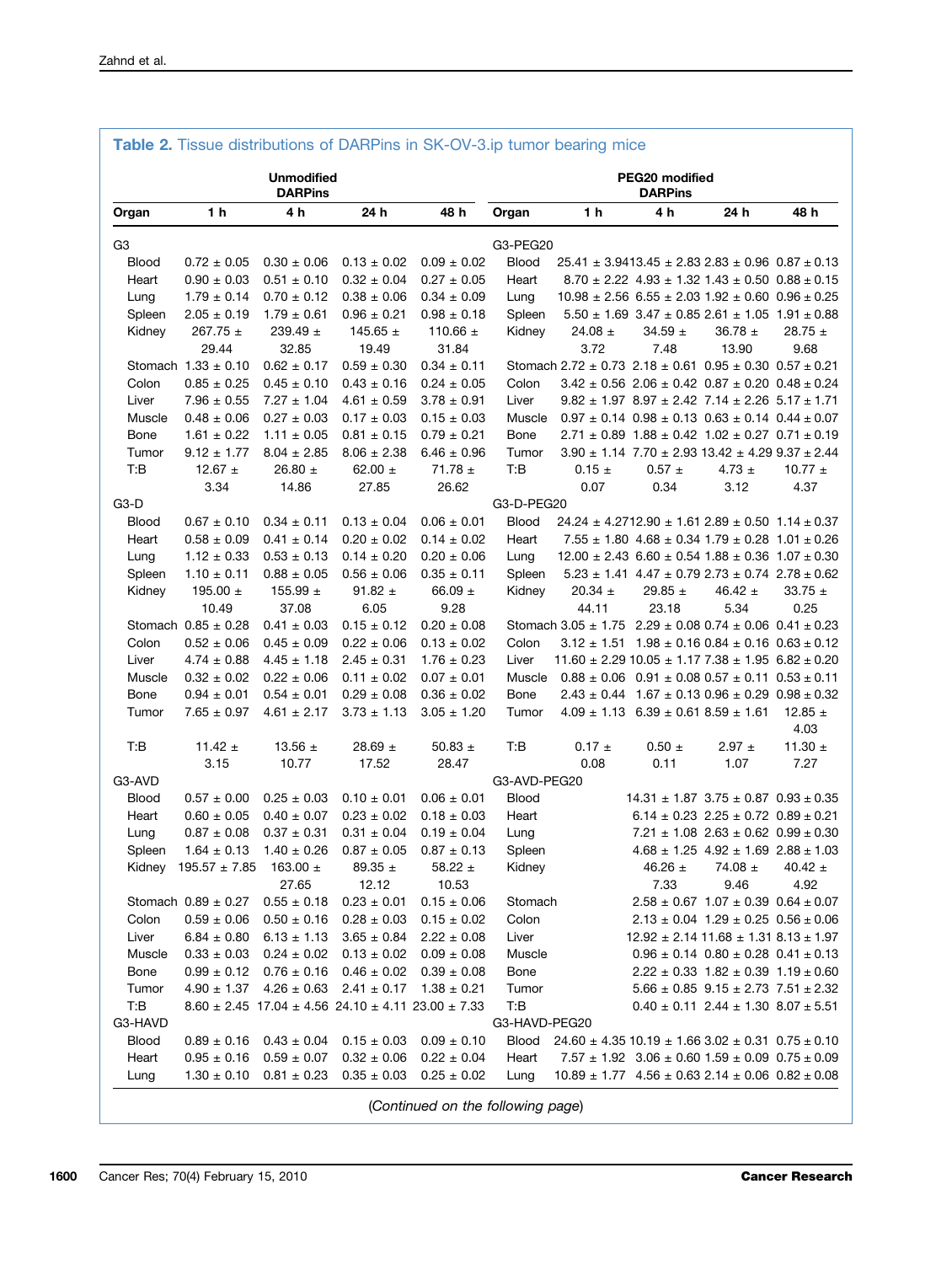| Unmodified<br><b>DARPins</b> |                         |                 |                 |                 | PEG20 modified<br><b>DARPins</b> |                                                                         |                                                                 |                 |             |  |
|------------------------------|-------------------------|-----------------|-----------------|-----------------|----------------------------------|-------------------------------------------------------------------------|-----------------------------------------------------------------|-----------------|-------------|--|
| Organ                        | 1 h                     | 4 h             | 24 <sub>h</sub> | 48 h            | Organ                            | 1 h                                                                     | 4 h                                                             | 24 <sub>h</sub> | 48 h        |  |
| Spleen                       | $1.90 \pm 0.16$         | $1.57 \pm 0.13$ | $0.95 \pm 0.28$ | $0.83 \pm 0.12$ | Spleen                           |                                                                         | $6.01 \pm 1.07$ 2.54 $\pm$ 0.31 3.46 $\pm$ 0.39 2.57 $\pm$ 0.04 |                 |             |  |
| Kidnev                       | $203.38 \pm$            | 162.01 $\pm$    | 93.48 $\pm$     | 69.26 $\pm$     | Kidnev                           | 16.04 $\pm$                                                             | 11.62 $\pm$                                                     | $18.93 \pm$     | 13.07 $\pm$ |  |
|                              | 34.96                   | 21.66           | 13.81           | 15.93           |                                  | 2.78                                                                    | 1.64                                                            | 2.90            | 1.20        |  |
|                              | Stomach $0.92 \pm 0.09$ | $0.71 \pm 0.09$ | $0.28 \pm 0.27$ | $0.17 \pm 0.06$ |                                  | Stomach $2.88 \pm 0.58$ 1.47 $\pm$ 0.25 1.03 $\pm$ 0.38 0.60 $\pm$ 0.06 |                                                                 |                 |             |  |
| Colon                        | $0.81 \pm 0.11$         | $0.66 \pm 0.02$ | $0.32 \pm 0.02$ | $0.15 \pm 0.01$ | Colon                            |                                                                         | $3.18 \pm 0.67$ 1.56 $\pm$ 0.01 1.03 $\pm$ 0.09 0.46 $\pm$ 0.03 |                 |             |  |
| Liver                        | $8.68 \pm 0.91$         | $7.05 \pm 0.67$ | $3.93 \pm 1.09$ | $2.98 \pm 0.50$ | Liver                            |                                                                         | $9.46 \pm 1.79$ 6.01 $\pm$ 0.94 7.28 $\pm$ 1.38 4.67 $\pm$ 0.18 |                 |             |  |
| Muscle                       | $0.44 \pm 0.06$         | $0.28 \pm 0.06$ | $0.17 \pm 0.02$ | $0.10 + 0.01$   | Muscle                           |                                                                         | $0.84 \pm 0.18$ $0.56 \pm 0.16$ $0.66 \pm 0.33$ $0.38 \pm 0.02$ |                 |             |  |
| Bone                         | $1.44 \pm 0.37$         | $0.96 \pm 0.11$ | $0.64 \pm 0.09$ | $0.50 \pm 0.03$ | Bone                             |                                                                         | $2.80 \pm 0.41$ 1.46 $\pm$ 0.10 1.21 $\pm$ 0.32 0.71 $\pm$ 0.09 |                 |             |  |
| Tumor                        | $1.52 \pm 0.24$         | $1.07 \pm 0.15$ | $0.57 \pm 0.08$ | $0.36 \pm 0.06$ | Tumor                            |                                                                         | $2.01 \pm 0.21$ $2.21 \pm 0.43$ $3.01 \pm 0.32$ $2.39 \pm 0.38$ |                 |             |  |
| T:B                          | $1.71 \pm 0.58$         | $2.49 \pm 0.58$ | $3.80 \pm 1.29$ | $4.00 + 4.89$   | T:B                              |                                                                         | $0.08 \pm 0.02$ $0.22 \pm 0.08$ $1.00 \pm 0.21$ $3.19 \pm 0.91$ |                 |             |  |

## Table 2. Tissue distributions of DARPins in SK-OV-3.ip tumor bearing mice (Cont'd)

NOTE: Biodistributions of unmodified and PEGylated DARPins and with different affinity were analyzed in nude mice, xenografted with human ovarian carcinoma SK-OV-3.ip tumors. Mice  $(n = 3$  per time point) were sacrificed and organs excised at the times indicated after injection of the <sup>99m</sup>Tc(CO)<sub>3</sub>-labeled constructs. Data are given as the percentage of injected dose per gram of tissue (% ID/g) and expressed as the mean  $\pm$  SD.

mice (Supplementary Tables ST4–ST5). The same correspondence between BALB/c mice and tumor-bearing nude mice was found for the biodistribution of G3-PEG20 derivatives, showing that the nude mice phenotype has no influence on the biodistribution of DARPins.

Imaging the distribution of radioactivity within the tumor. We investigated the penetration of the highest affinity DARPin G3 by imaging slices of a SK-OV-3.ip tumor 24 hours after injection, using both X-ray film (Fig. 3A and B) and a Packard InstantImager (Fig. 3C and D). Clearly, the protein penetrates the whole tumor mass quite evenly, with a potentially slightly stronger staining near the rim of the tumor, which might have been expected for high-affinity molecules (see Discussion).

SPECT/CT imaging studies. A whole-body SPECT/CT of a mouse bearing tumors left and right of the shoulders was performed with  $\frac{99m}{C}$ (CO)<sub>3</sub>-labeled G3 (Fig. 4A) 24 hours after i.v. injection and compared with a scan of a mouse injected with  $\rm{^{99m}Tc(CO)_3\text{-}label}$  G3-PEG20 (Fig. 4B). For both DARPins, high accumulation of radioactivity was detected in tumors localized on both shoulders. Significantly less accumulation of radioactivity was found in the kidneys of the mouse injected with the PEGylated DARPin.

A high-resolution SPECT/CT image (Fig. 4C) of a SK-OV-3.ip tumor on the right hind leg, 24 hours after targeting with DARPin G3, showed accumulation of the radioactivity in the tumor with some preferential detection at the rim. Because the field of view in this study is reduced to  $30 \times 30$  mm, the nonspecific accumulation in nontargeted organs such as the kidney is not visible.

## **Discussion**

The four goals of this study were to  $(a)$  quantitatively test the ability of DARPins to target to tumors in mice,  $(b)$  examine the optimal DARPin tumor targeting format, (c) evaluate the dependence of targeting on DARPin affinity, and  $(d)$  examine the relationship between size, valency, and affinities for the most effective tumor targeting, and to derive general principles for targeting molecules by comparing the results with other reports on targeting HER2.

We will argue in the following that the favorable uptake values of unmodified DARPins are a combination of high affinity and small size, which allows efficient extravasation and retention at the tumor. These targeting properties also capitalize on the lack of aggregation of DARPins (refs. 19, 21, 34; Supplementary Figs. S7–S10). Biophysical stability has been previously shown to directly improve tumor targeting (35).

Higher tumor accumulation values can be reached by IgGs by virtue of their FcRn-mediated long serum half-life (36), but with a correspondingly long tissue half-life and more limited tumor penetration.

Influence of affinities on unmodified DARPins. The total amount located at the tumor is directly proportional to affinity, and there is no leveling off with affinity (Fig. 2A). This was found over the whole time range measured. The serum half-life seems to be, as expected, comparable for the DARPin point mutants investigated, and thus these higher tumor enrichments also parallel higher tumor-toblood ratios, proportional to affinity. Because the on-rates are very similar among the DARPins, both on cells and on pure proteins (Table 1; except for the binder with the lowest affinity; ref. 24), total build-up and retention at the tumor seems to be governed by the dissociation rates from the target.

DARPin constructs with additional domains. The bivalent molecule did not show improved targeting over the monomeric one, but instead lower accumulation, despite its extremely slow off-rate, in turn demonstrating that binding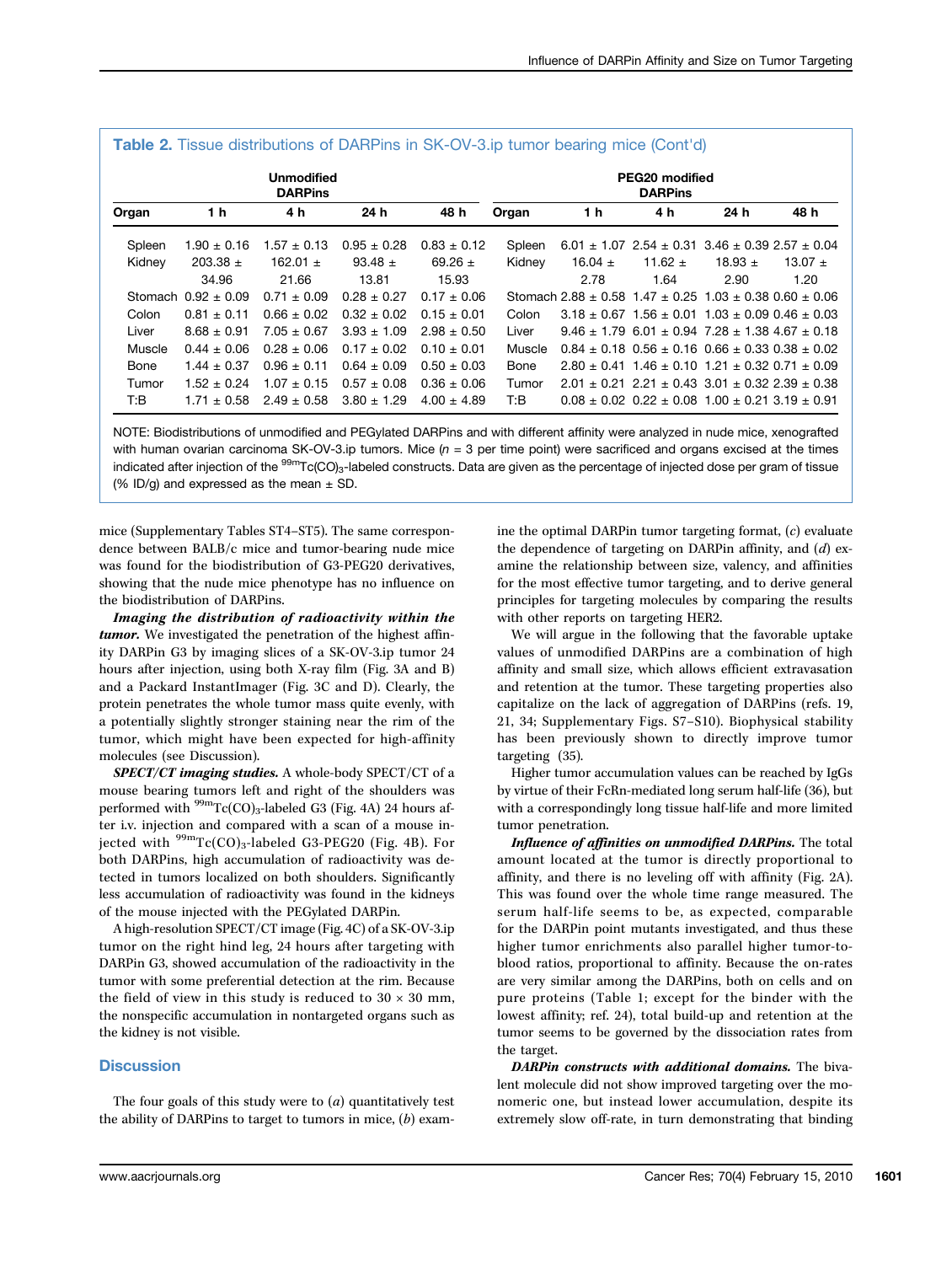

Figure 3. Ex vivo autoradiogram of SK-OV-3.ip tumor slices imaged with 99mTc(CO)<sub>3</sub>-labeled DARPin G3, 24 h after i.v. injection. The slices were put on Kodak X-Omat Blue film and exposed for 4 h (A, rim; B, middle section). The radioactivity was also recorded with a Packard InstantImager (C, rim; D, middle section).

on cells is really bivalent. Tumor accumulation was equally low for a two-domain DARPin with only one functional site. This suggests that the lower accumulation was governed by molecular size, and not by a barrier effect of this highavidity construct. For both DARPin-DARPin fusions (molecular weight, 30 kDa), tumor accumulations (<2% ID/g) were very similar to those of monovalent anti-HER2 scFv fragments (molecular weight 25 kDa) with affinities on cells of 1 to 320 nmol/L in similar SK-OV-3 models (9, 10, 26, 37, 38).

The influence of PEGylation. The depot function of the PEGylated molecules in serum, evidenced by their prolonged terminal half-life (∼19 hours), probably coupled with slow extravasation and diffusion, leads to a slower build-up on the tumor, and limits the achievable tumor-to-blood ratios.

The importance of affinity for the extent of tumor accumulation is diminished for the PEGylated constructs, compared with the underivatized constructs. Similarly, for whole antibodies, affinity did not seem to increase total tumor accumulation above a certain threshold affinity (11).

A pure physical effect has been proposed to contribute to the tumor uptake of large macromolecules and nano-

particles, termed enhanced permeability and retention (39, 40). However, because the PEGylated variant with  $K_D = 270$  nmol/L (Fig. 2B) showed almost no tumor accumulation, we can conclude that specific binding with reasonable affinity is essential and the enhanced permeability and retention effect is insignificant.

PEGylated monomeric and dimeric scFv constructs showed similar tumor accumulation (26) as PEGylated DAR-Pins, and thus, it is largely determined by hydrodynamic properties of the PEG. However, because of their robustness and the unique cysteine, PEGylated DARPins are easier to prepare.

Comparison to antibody scFv fragments. We restrict our discussion to targeting studies of HER2 in SK-OV-3 tumors, and where the affinity on cells has been measured, because to pure antigen, it is potentially different (28–30). With the scFv 4D5 (refs. 10, 26;  $K<sub>D</sub>$  = 9-29 nmol/L on cells), tumor accumulations of 1% to 1.77% ID/g were obtained after 24 hours.



Figure 4. Whole body SPECT/CT (low resolution, high sensitivity) scans after i.v. injection of labeled DARPins. A, coronal section of a mouse with two SK-OV-3.ip tumors on both shoulders injected with 99mTc(CO)<sub>3</sub>-labeled DARPin G3. Mouse A (G3; whole body activity of 18.5 MBq) was scanned after 22 h with an acquisition time of 32 min. B, mouse with two SK-OV-3.ip tumors on both shoulders injected with Tc(CO)<sub>3</sub>-labeled DARPin G3-PEG20. C, three-dimensional SPECT/CT (high resolution, low sensitivity, pinhole collimator) scan of a SK-OV-3.ip tumor located at the right hind leg 24 h after i.v. injection with  $99mTc(CO)<sub>3</sub>$ -labeled DARPin G3 with an acquisition time of 4 h. In all experiments, the same dose of radioactivity was injected (555 MBq).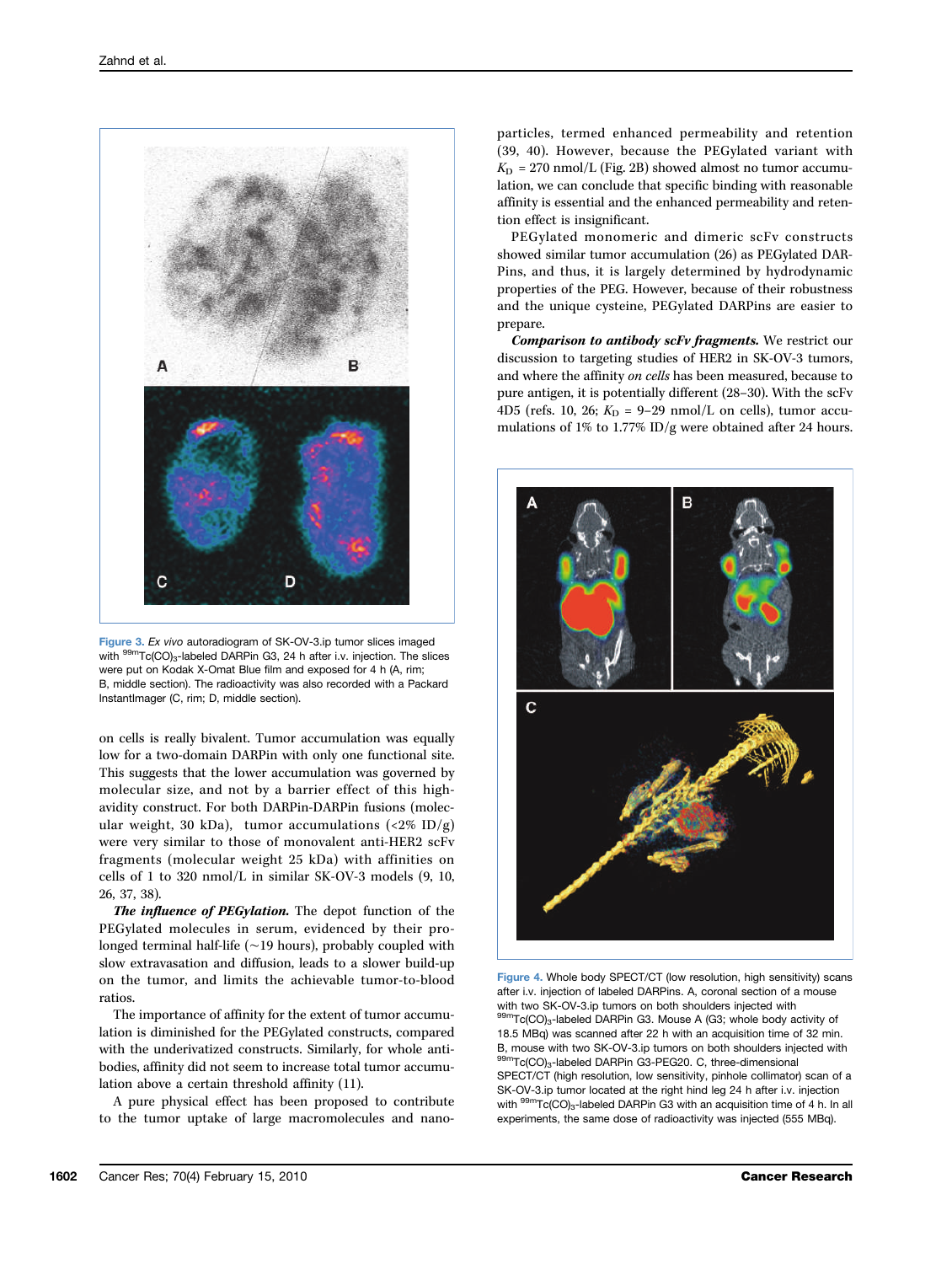The scFv C6.5 ( $K<sub>D</sub>$  = 70 nmol/L on cells) was evolved to  $K<sub>D</sub>$  = 3.8 nmol/L, however, only marginally changing tumor accumulation from  $1.32\%$  to  $1.42\%$  ID/g (41), or from 0.80% to 1.48% ID/g (38). The nanomolar  $K_D$  of these monovalent scFv on cells, compared with the picomolar DARPin, might contribute to the lower accumulation observed.

scFv fragments have been converted to bivalent and tetravalent miniantibodies by fusing self-assembling peptides to the COOH terminus (10, 26), but tumor accumulation was only moderately increased to 2.84% ID/g for the tetramer. A 135 kDa trivalent molecule, made via barnase-barstar fusions and being above the renal filtration threshold, showed a higher increase  $(7.04\% \text{ ID/g}; \text{ref. } 42)$  and a longer terminal half-life.

When the scFv fragment C6.5 and its high-affinity derivative were converted to diabodies (functional affinity on cells 3.4 and 0.49 nmol/L, respectively), 6.48% and 3.18% ID/g were reported. Note that the higher avidity molecule performed worse (41). The evolved monovalent C6.5 scFv  $(K_D = 3.8 \text{ nmol/L}$  on cells) only lead to 1.42% ID/g on the tumor. Size does not seem to be the crucial difference, however, because a monovalent scFv and the corresponding diabody with only one functional site showed the same tumor accumulation (37). A more efficient internalization of the particular bivalent diabody might lead to a better retention of label, even at a similar functional affinity.

In mice with kidneys removed (12, 38), tumor accumulation of all fragments was increased. In this artificial model, no further increase in tumor accumulation was found beyond a functional affinity of  $\sim 10^{-9}$  mol/L, with even a drop for one data point at  $10^{-11}$  mol/L. The highaffinity molecules predominantly localized at the periphery of the tumor, whereas the low-affinity molecules—at the same total dose—localized diffusely throughout the tumor.

This peripheral location is consistent with the "shrinking core model" (8, 43), in which antigens are occupied starting from the tumor outside and progressing to the inside. Every antigen encountered is occupied and remains so, if the offrate is low, whereas the molecules dissociate and transiently rebind further inward (but also leave the tumor), if the offrate is faster. This concept has been originally proposed for whole antibodies in similar form (11).

Taken together, these studies with scFv monomers and multimers have found increased tumor accumulation with increasing valency, and in some cases, functional affinity. The extent, however, varied significantly between constructs. Higher molecular weight is favorable only if it brings the molecule above the renal filtration threshold by increasing the terminal half-life. Nonetheless, the data have also suggested that an increase in functional affinity beyond a certain threshold is not useful for molecules the size of an scFv and its multimers. We show here that some of these limitations are not found for smaller high-affinity molecules such as DARPins.

Comparison to other scaffolds targeting HER2. Affibodies and other small scaffolds have also been selected to bind to HER2 (44), and one such molecule with  $K<sub>D</sub> = 50$  nmol/L has been affinity-matured to 22 pmol/L (measured on purified HER2). To our knowledge, the affinity on whole cells has not been reported. The evolved affibody showed tumor uptakes reaching 8.6% ID/g after 24 hours (45).

The original monovalent affibody ( $K<sub>D</sub> = 50$  nmol/L) was also made bivalent (functional affinity ∼3 nmol/L), but bivalent binding on cells was not tested. The tumor uptake was  $2.6\%$  ID/g after 12 hours (46), significantly less than for the evolved monomer, with the caveat that the labeling method was not always the same.

Tumor localization of single-domain antibodies directed against HER2 has not been reported. Two camel VHH domains, specific for epidermal growth factor receptor  $(K_D =$ 2.3 and 5.7 nmol/L in vitro), were reported with tumor uptakes of 9.1% ID/g and 6.1% ID/g, measured 1.5 hours after injection (33).

Taken together, these results support our hypothesis that predicts favorable targeting properties for molecules which combine high affinity with small molecular size.

The importance of molecular weight. The molecular weight influences at least three parameters critical for targeting  $(a)$  capillary extravasation,  $(b)$  diffusion, and  $(c)$  renal clearance (8, 36).

There may be a rather steep dependence of tumor vascular permeability on molecular weight (47), with smaller molecules showing significantly greater permeability, even in tumor capillaries. This has been well known for normal capillaries (48). For proteins with a Stokes-Einstein radius of 40 Å, only very low levels are found outside the plasma, whereas proteins of 20 Å almost completely equilibrate with interstitial fluid or lymph. DARPins would probably behave like the latter (49), and because of the measured steep molecular weight dependence, have significantly higher permeability than scFv fragments and other larger constructs. In earlier work, permeability varied only 2-fold for substances between 25 and 160 kDa (scFv to full IgG; ref. 50), but recent work suggests much stronger trends when extending studies to smaller molecular weights (47). The capillary permeability may be the limiting parameter controlling the flow of antibodies reaching the tumor (8).

Because of the lack of lymphatic drainage in a tumor, proteins are moving from the capillary to the tumor center by diffusion, with negligible convection (8). The diffusion coefficient of an scFv and a PEGylated scFv differs only by a factor of 2 (28), and the differences between DARPin and scFv would be smaller still. Nonetheless, hindered diffusion through tumor interstitial space might augment this difference.

The underivatized DARPins are cleared through the kidney, giving rise to a rather short serum half-life and an observable accumulation of radioactivity in the kidney, very similar to scFv fragments or camelid VHH domains (see above).

An increase in molecular weight seems to be beneficial for tumor uptake only once the molecule is brought above the renal filtration cutoff (42). The addition of a nonfunctional binding site is neither beneficial for scFvs (37) nor DARPins (see above).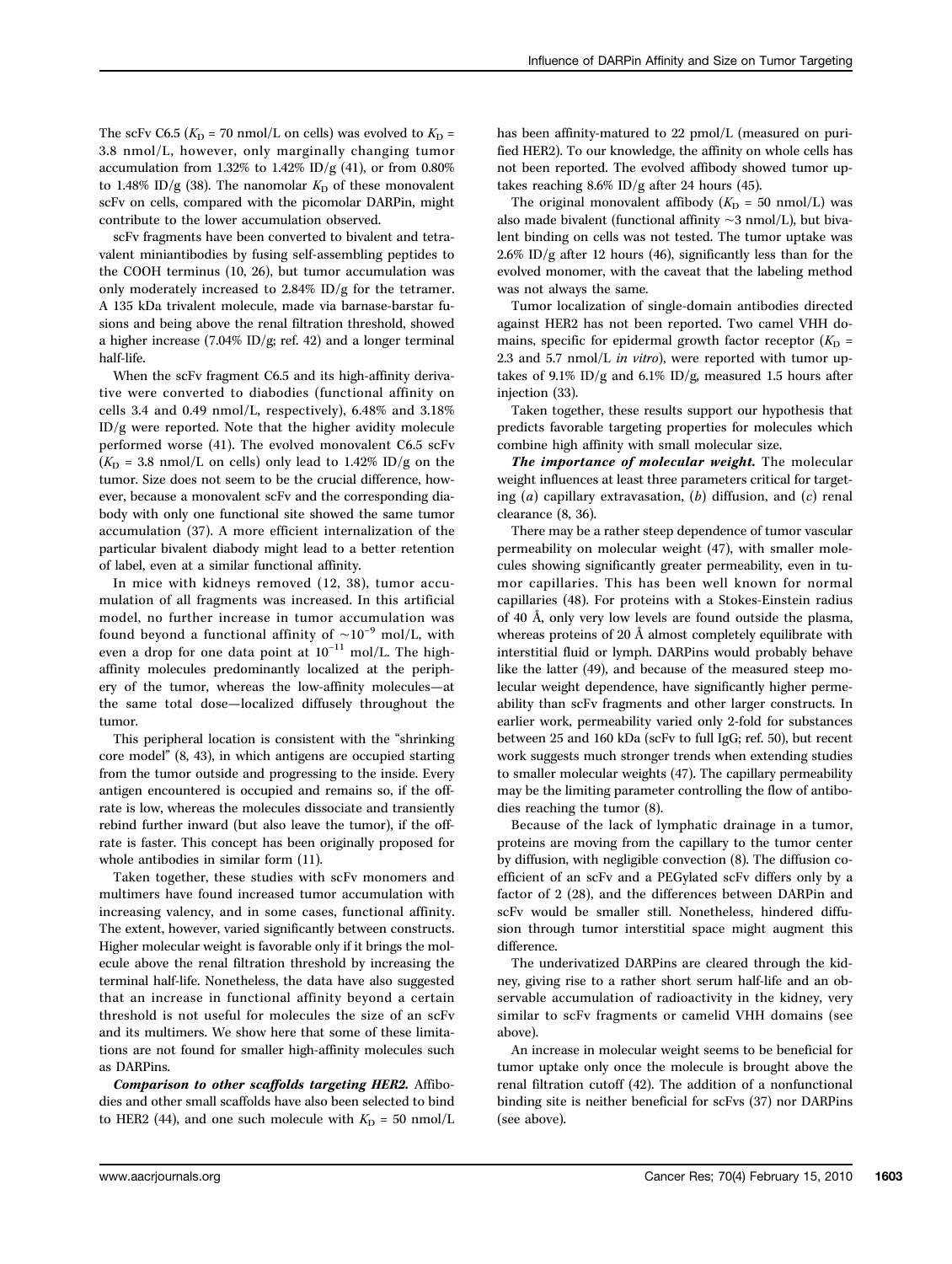There are two modes of efficient targeting. Our conclusions are consistent with a mathematical model (36) published after the submission of this article. First, DARPins and presumably other small, very soluble proteins with picomolar affinity, also show high tumor accumulation with very fast clearance through the liver and kidney. This is probably due to high extravasation and tumor penetration, and requires a very slow off-rate from the target, leading to efficient tumor retention. Targeting is proportional to affinity and no plateau with affinity was seen, suggesting that still higher affinities might further increase tumor targeting.

Second, very large proteins such as monoclonal antibodies or PEGylated DARPins achieve even higher tumor loads due the long circulation and (slow) equilibration with the tumor, but the elimination from blood and nontumor tissue is also slow, and tumor-to-tissue ratios remain lower.

Intermediate size molecules (fused DARPins, scFv fragments) show lower tumor accumulation because elimination through the kidney is equally rapid, but extravasation, and perhaps tumor diffusion, is diminished. The very tight binding of a bivalent DARPin does not compensate this effect.

## **References**

- 1. Waldmann TA, Morris JC. Development of antibodies and chimeric molecules for cancer immunotherapy. Adv Immunol 2006;90: 83–131.
- 2. Dalle S, Thieblemont C, Thomas L, Dumontet C. Monoclonal antibodies in clinical oncology. Curr Med Chem Anticancer Agents 2008;8: 523–32.
- 3. Boyiadzis M, Foon KA. Approved monoclonal antibodies for cancer therapy. Expert Opin Biol Ther 2008;8:1151–8.
- 4. Moroney SE, Plückthun A. Modern antibody technology: the impact on drug development. In: Knäblein J, editor. Modern biopharmaceuticals. Weinheim: Wiley-VCH; 2005, p. 1147–86.
- 5. Cobleigh MA, Vogel CL, Tripathy D, et al. Multinational study of the efficacy and safety of humanized anti-HER2 monoclonal antibody in women who have HER2-overexpressing metastatic breast cancer that has progressed after chemotherapy for metastatic disease. J Clin Oncol 1999;17:2639–48.
- 6. Nahta R, Esteva FJ. Herceptin: mechanisms of action and resistance. Cancer Lett 2006;232:123–38.
- 7. Carter PJ, Senter PD. Antibody-drug conjugates for cancer therapy. Cancer J 2008;14:154–69.
- Thurber GM, Schmidt MM, Wittrup KD. Antibody tumor penetration: transport opposed by systemic and antigen-mediated clearance. Adv Drug Deliv Rev 2008;60:1421–34.
- Adams GP, McCartney JE, Tai MS, et al. Highly specific in vivo tumor targeting by monovalent and divalent forms of 741F8 anti-c-erbB-2 single-chain Fv. Cancer Res 1993;53:4026–34.
- 10. Willuda J, Kubetzko S, Waibel R, Schubiger PA, Zangemeister-Wittke U, Plückthun A. Tumor targeting of mono-, di- and tetravalent anti-p185HER-2 miniantibodies multimerized by self-associating peptides. J Biol Chem 2001;276:14385–92.
- 11. Fujimori K, Covell DG, Fletcher JE, Weinstein JN. A modeling analysis of monoclonal antibody percolation through tumors: a bindingsite barrier. J Nucl Med 1990;31:1191–8.
- 12. Adams GP, Schier R, McCall AM, et al. High affinity restricts the localization and tumor penetration of single-chain Fv antibody molecules. Cancer Res 2001;61:4750–5.
- 13. Ross JS, Fletcher JA. The HER-2/neu oncogene in breast cancer: prognostic factor, predictive factor, and target for therapy. Oncologist 1998;3:237–52.
- 14. Slamon DJ, Godolphin W, Jones LA, et al. Studies of the HER-2/neu

## Disclosure of Potential Conflicts of Interest

C. Zahnd, M. Kawe, M.T. Stumpp, H.K. Binz, and A. Plückthun are shareholders of Molecular Partners AG, which is commercializing the DARPin technology.

## Acknowledgments

We thank Christian Gehringer and Frank Zoller for help in plasmid constructions, Martin Schwill for help in the fluorescence labeling, as well as Dr. Patrik Forrer, Dr. Patrick Amstutz, and Prof. Dr. Uwe Zangemeister-Wittke for helpful discussions. The DARPin technology is commercialized by Molecular Partners AG, Wagistrasse 14, 8952 Schlieren, Switzerland (http://www. molecularpartners.com).

## Grant Support

Kommission für Technologie und Innovation, Gebert-Rüf-Stiftung (GRS-054/04; M.T. Stumpp), Swiss Cancer League (Krebsliga Schweiz; KLS-01686- 02-2005), Oncosuisse (OCS-02128-08-2007), and University of Zurich.

The costs of publication of this article were defrayed in part by the payment of page charges. This article must therefore be hereby marked advertisement in accordance with 18 U.S.C. Section 1734 solely to indicate this fact.

Received 9/14/09; revised 11/20/09; accepted 12/9/09; published OnlineFirst 2/2/10.

proto-oncogene in human breast and ovarian cancer. Science 1989; 244:707–12.

- 15. Holbro T, Hynes NE. ErbB receptors: directing key signaling networks throughout life. Annu Rev Pharmacol Toxicol 2004;44:195–217.
- 16. Yarden Y, Sliwkowski MX. Untangling the ErbB signalling network. Nat Rev Mol Cell Biol 2001;2:127–37.
- 17. Cho HS, Mason K, Ramyar KX, et al. Structure of the extracellular region of HER2 alone and in complex with the Herceptin Fab. Nature 2003;421:756–60.
- 18. Lee-Hoeflich ST, Crocker L, Yao E, et al. A central role for HER3 in HER2-amplified breast cancer: implications for targeted therapy. Cancer Res 2008;68:5878–87.
- 19. Binz HK, Amstutz P, Kohl A, et al. High-affinity binders selected from designed ankyrin repeat protein libraries. Nat Biotechnol 2004;22: 575–82.
- 20. Binz HK, Stumpp MT, Forrer P, Amstutz P, Plückthun A. Designing repeat proteins: well-expressed, soluble and stable proteins from combinatorial libraries of consensus ankyrin repeat proteins. J Mol Biol 2003;332:489–503.
- 21. Wetzel SK, Settanni G, Kenig M, Binz HK, Plückthun A. Folding and unfolding mechanism of highly stable full-consensus ankyrin repeat proteins. J Mol Biol 2008;376:241–57.
- 22. Greenwald RB, Choe YH, McGuire J, Conover CD. Effective drug delivery by PEGylated drug conjugates. Adv Drug Deliv Rev 2003;55: 217–50.
- 23. Zahnd C, Pécorari F, Straumann N, Wyler E, Plückthun A. Selection and characterization of Her2 binding-designed ankyrin repeat proteins. J Biol Chem 2006;281:35167–75.
- 24. Zahnd C, Wyler E, Schwenk JM, et al. A designed ankyrin repeat protein evolved to picomolar affinity to Her2. J Mol Biol 2007;369:1015–28.
- 25. Steiner D, Forrer P, Plückthun A. Efficient selection of DARPins with sub-nanomolar affinities using SRP phage display. J Mol Biol 2008; 382:1211–27.
- 26. Kubetzko S, Balic E, Waibel R, Zangemeister-Wittke U, Plückthun A. PEGylation and multimerization of the anti-p185HER-2 single chain Fv fragment 4D5: effects on tumor targeting. J Biol Chem 2006;281: 35186–201.
- 27. Waibel R, Alberto R, Willuda J, et al. Stable one-step technetium-99m labeling of His-tagged recombinant proteins with a novel Tc(I)-carbonyl complex. Nat Biotechnol 1999;17:897–901.